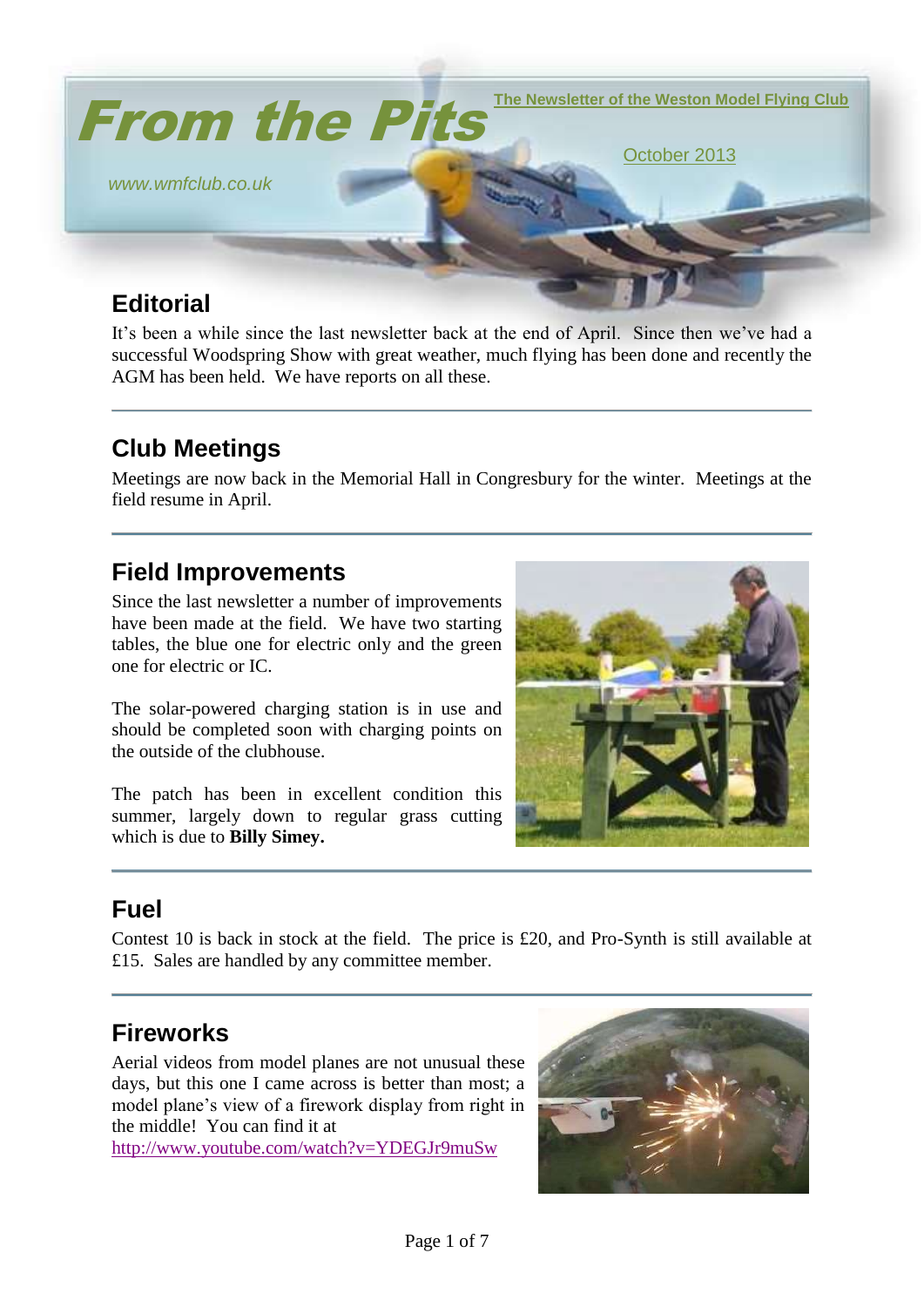## **AGM Report**

The AGM was held on Thursday  $7<sup>th</sup>$  November at the Memorial Hall.

#### *2014 Club Fees*

The club fees remain the same as last year. At the time of writing it is not known whether the BMFA will change their fees (at their AGM on Nov  $30<sup>th</sup>$ ), the current ones are shown here.

| <b>Membership Type</b>   | Club | <b>RMFA</b> | Fotal |
|--------------------------|------|-------------|-------|
| Adult members            | £82  | £32         | £114  |
| OAPs $(65 \& over)$      | £67  | £32         | £99   |
| Juniors (below 18 years) |      | £17         | £17   |

#### *2014 Committee*

This year's changes are that **Ivan Steerment** becomes Vice Chairman, **Alan Tanner** is the Safety Officer, and **Ian Armstrong** is the new Secretary, replacing **Tom Flynn**. Many thanks to Tom for his work in the last two years. It was decided not to have a Social Secretary any more, and events will just be organised when appropriate.

| <b>Title</b>          | <b>Name</b>    | <b>Phone</b> | <b>Email Address</b>             |
|-----------------------|----------------|--------------|----------------------------------|
| President             | Robin Muir     | 01275 844046 | robinmuir.homestead@virgin.net   |
| Chairman              | Mike Pope      | 01934 516869 | mikepope@talktalk.net            |
| Vice Chairman         | Ivan Steerment | 07775 981677 | isteerment@gmail.com             |
| Secretary             | Ian Armstrong  | 07818 861580 | ian@ia42.com                     |
| Treasurer             | Pete Gifford   | 01934 519027 | p_gifford61@hotmail.com          |
| Membership Sec        | Pete Richards  | 01275 852126 | richardsfamily664@btinternet.com |
| <b>Safety Officer</b> | Alan Tanner    | 01934 524011 | alanjtanner@btinternet.com       |

#### *Other Points*

The rule forbidding mobile phones in the pits has been removed as it was considered redundant and un-enforceable. The BMFA guidance remains to avoid the use of mobile phones in the pits and the flying field, but this is now voluntary.

Much discussion took place on proposed changes to the rules covering disciplinary and other matters. The rules are to be reviewed in their entirety with a target of having them ready for review at the March meeting. **Alan Meaney** undertook co-ordinating the review.

Unusually but richly deserved, this year both the **Clubman of the Year** and **Most Improved Flier** awards were won by the same person, **Billy Simey**. As noted elsewhere, Billy has been cutting the grass regularly and also finding time to put in plenty of practice since passing his A-test this summer.

## **Safety**

We have had a few 'finger incidents' recently with electric models. Please remember that electric motors these days are often at least as powerful as IC engines, **and they do not stall**. In a recent incident at neighbours Woodspring, an un-restrained electric model ran forward and completely took the leg off a chair. Please take care when using all models.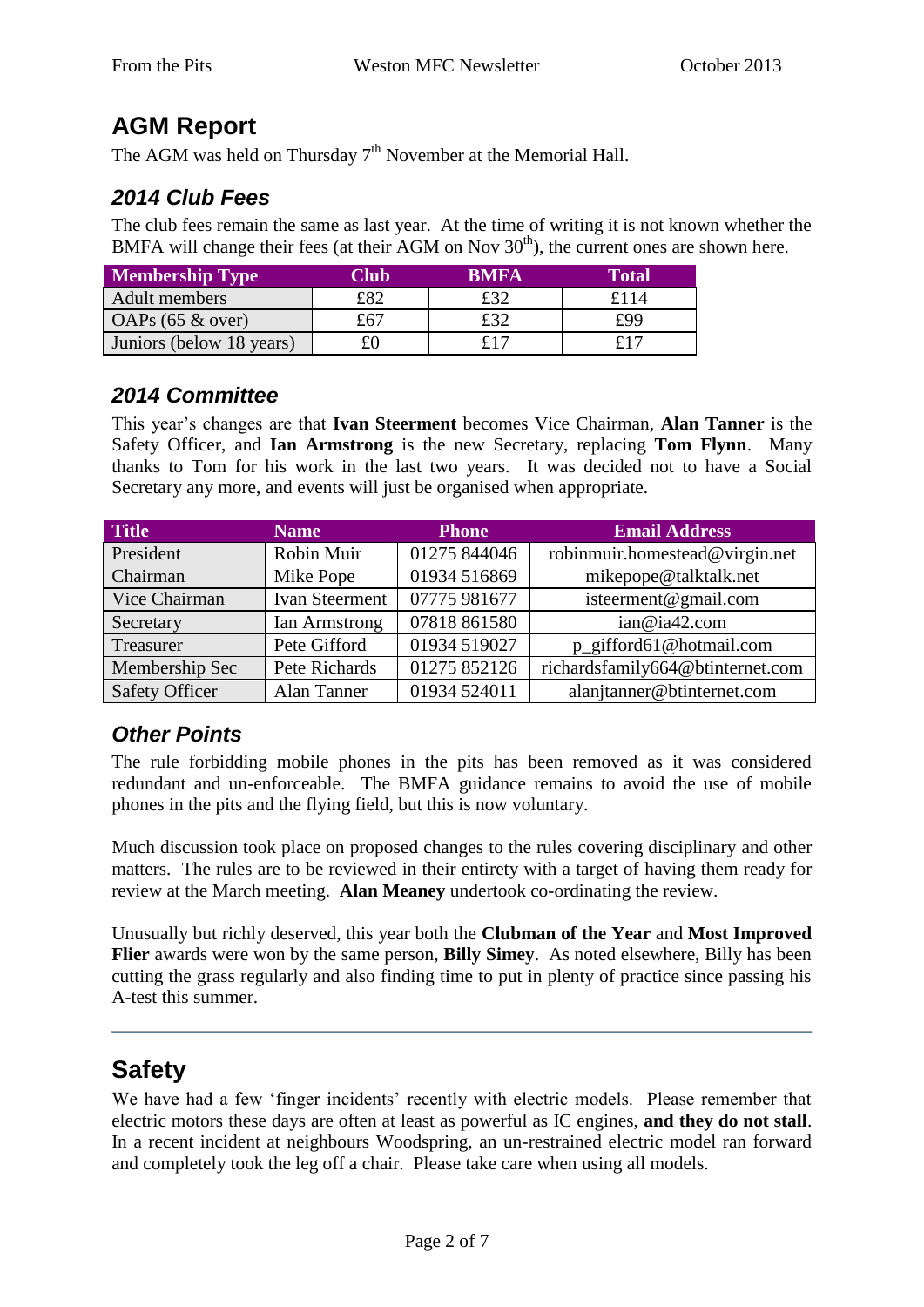## **Website Changes**

The club website has undergone a few changes; firstly there is a wider layout, allowing more space for the Gallery which can now have more tabs and hence photos going back at least two years.



Secondly there is now a Forum for club members. All members should by now have received an email with joining instructions, but if you haven't and want to join, email me at the address on the last page of this newsletter.

At present it is a closed forum only open to members, but a debate is going on there as to whether it should be open to guests. Join in and have your say!

### **Seen at the Field**

A number of Autogyros have been seen at the field over the summer, largely from **Mike Pope** and **Dave Tremelling**. It's probably fair to say that they have met with varying degrees of success. Both have had these small electric RTF models which seem to fly well but can be rather hard to keep track of in the air. Among the home-built versions, Mike's twin-rotor flew well, but Dave's single-rotor has so far failed to really get airborne, probably due to lack of head-



speed; the usual symptom being a roll to the left on take-off.

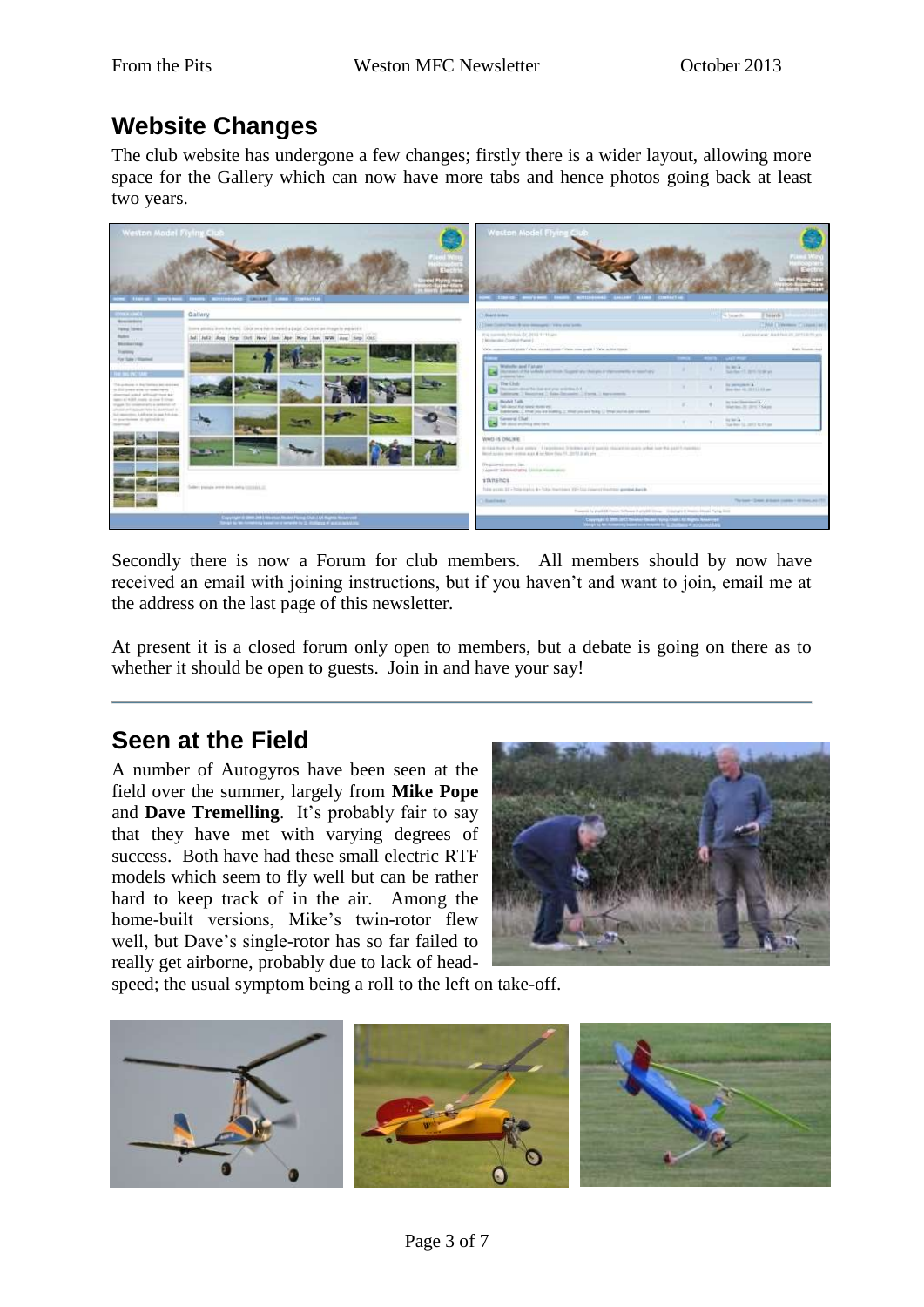#### **Woodspring Wings 2013 Show**



This summer's Woodspring Show took place on July 6/7. The weather was ideal; warm, blue skies and light winds. Lots of people came on the Saturday although fewer on the Sunday, but it was very much a successful show. One of the highlights was the Hawk of **Mark Weeks** shown here, but there were of course many others.

This year we had a dedicated website [www.woodspringshow.co.uk](http://www.woodspringshow.co.uk/) which was used for pilot and trader registration. If you haven't seen it there are many photos and a video of the show there, as well as photos on our own website gallery page.

Our share of the final profits is over £2400. Many thanks to the WMFC club members who helped out.



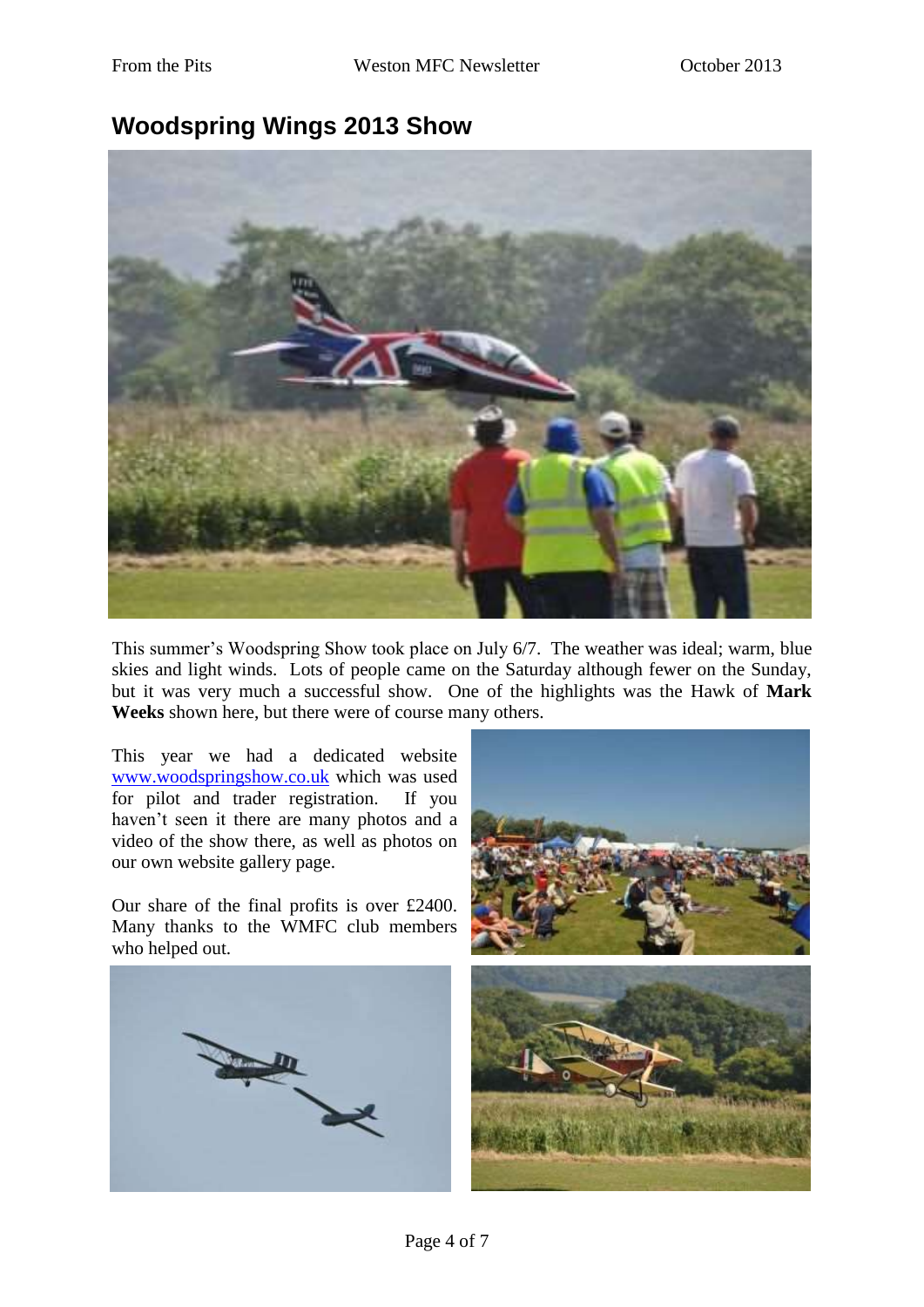## **From the Workshop**

#### *Polikarpov I-15*

Progress has been slow over the summer, but I've recently CNC-cut the aileron hinges out of paxolin; special hinges are required because the ailerons are hinged in the scale position below the bottom wing surface.

I've started on the Cowl; a master has been turned from blue foam and will be covered with fibreglass. I use a 200:1 geared-down electric motor running at 10RPM to rotate the cowl



slowly while the resin is setting so it spreads evenly and doesn't pool in one place.

#### *Kadet Strip-down*

After 10 years my Kadet has been in a rather sorry state recently with the covering film increasingly coming loose. The turning point came a couple of weeks ago when a large section of the wing film came away in flight, acting as a sudden air-brake and causing the plane



to somersault in mid-air. Hence I decided to remove the film completely and re-cover it using glass cloth and Poly-C. Stripping down was a bit tedious, since large areas of the film came away easily but left behind small bits firmly attached, needing a combination of filing, sanding, heat and solvents to remove them.

#### *Depron Twin*

As my second venture into electric Depron models after the Bandit, I'm building one of these twin-motor cargo planes. It comes from a very long thread on rcgroups.com; you'll find it by looking for 'The Twins'. Many people have built them for dropping parachutes, carrying cameras, or just for fun flying. Mine is coming along well; Depron building doesn't take long, even for me.

Power will be two 1220KV 133W motors which should be more than enough for an all-up weight of about two pounds. Prototypes are reported to go vertical in most un-cargo-like behaviour!

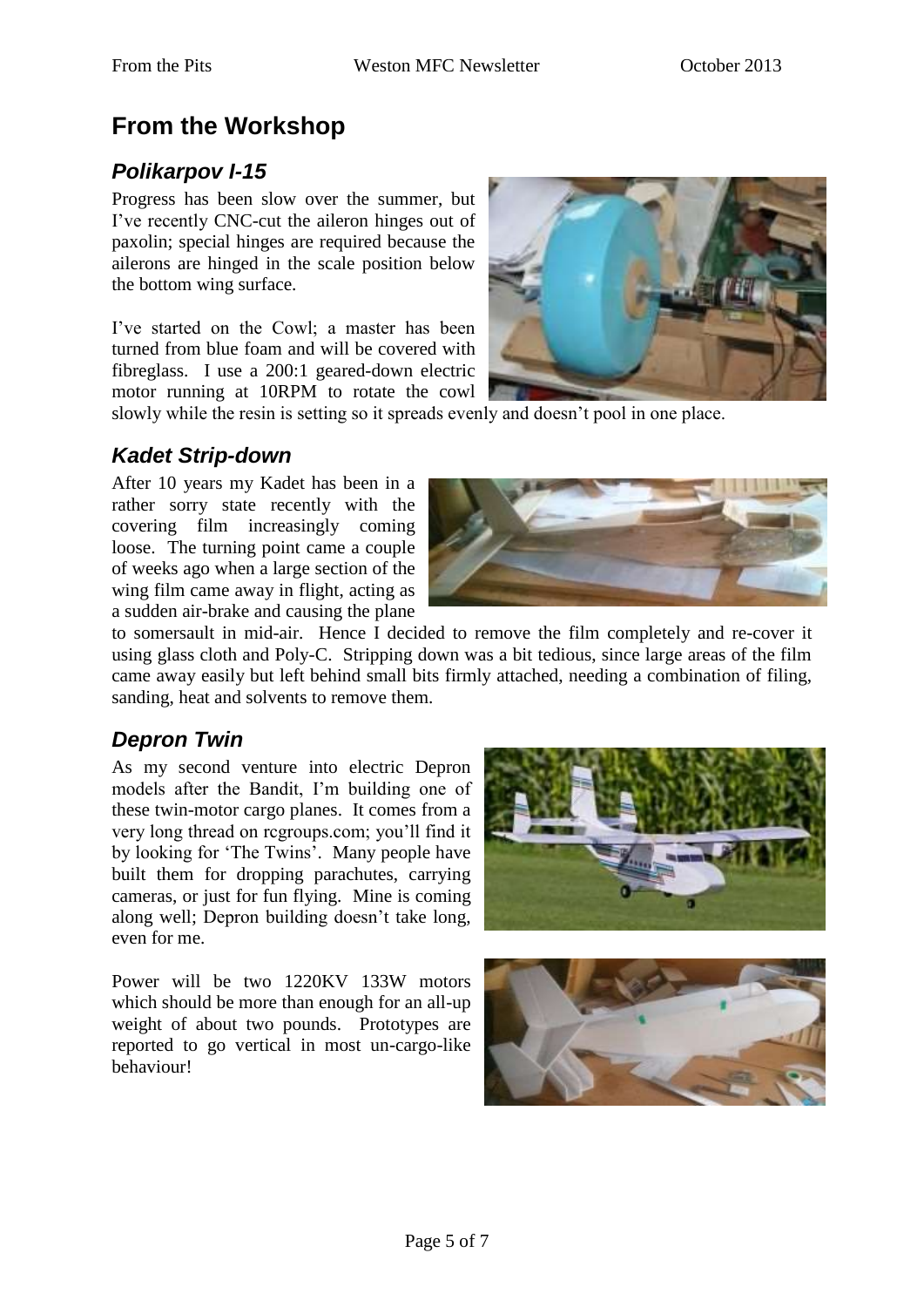#### *Vinyl Cutter*

I've had a few people ask me about how I cut the stickers that I have used on several of my models such as the tail of the Bandit here, and I've also cut out logos for other club members.

The machine is this one; a Graphtex Craft Robo C200. It's no longer available, but a similar device is now sold as the Silhouette Cameo.

It's about the size and shape of a small PC printer and works in a similar way with a roller to move the paper back and forth and a carriage moving left and right. However this carriage holds not a printer head but a tiny knife blade which protrudes just a few tenths of a millimeter. This depth can be adjusted to cut film, vinyl or cardboard.

For models Solartrin or self-adhesive sticky-backed vinyl is ideal. Solartrim will stick to shiny surfaces only; vinyl will stick to more surfaces including Depron – this is what I used on the Bandit.

The cutter works from vectors, i.e. lines and curves, and the cutter moves from one point to the next. So images, which are normally in pixel format (jpg, gif etc) have to be converted and the edges extracted to a vector format. There are several software tools to do this but most need a bit of 'cleaning up' afterwards unless the image is really sharp. The best way to do text is directly in Word or a similar program rather than as an image. For my

Gangster I searched the web for a suitable font which I then downloaded and used in Word.

Limited multi-colour images can be done by extracting the shapes for the different colours and overlaying them.

### *Paint Stirring*

Recently I found a tin of grey primer paint which had been in the bottom of a drawer for over 20 years! The paint was of course almost solid in the bottom and wouldn't stir well, so it occurred to me to attach it to the geared motor described previously to spin. After several hours turning slowly at about 10rpm, the paint was thoroughly mixed and good enough to use.